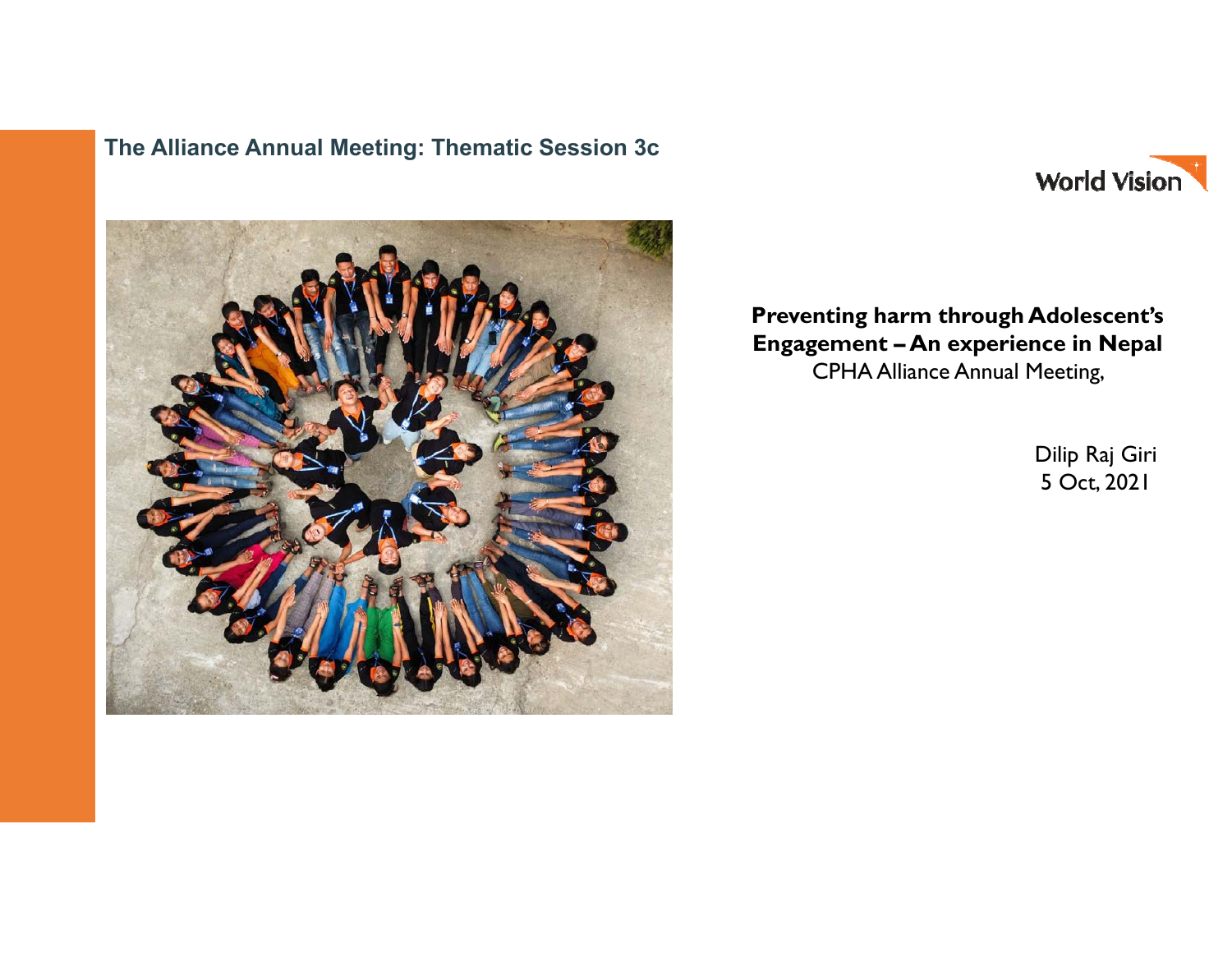

### Outline of the Session

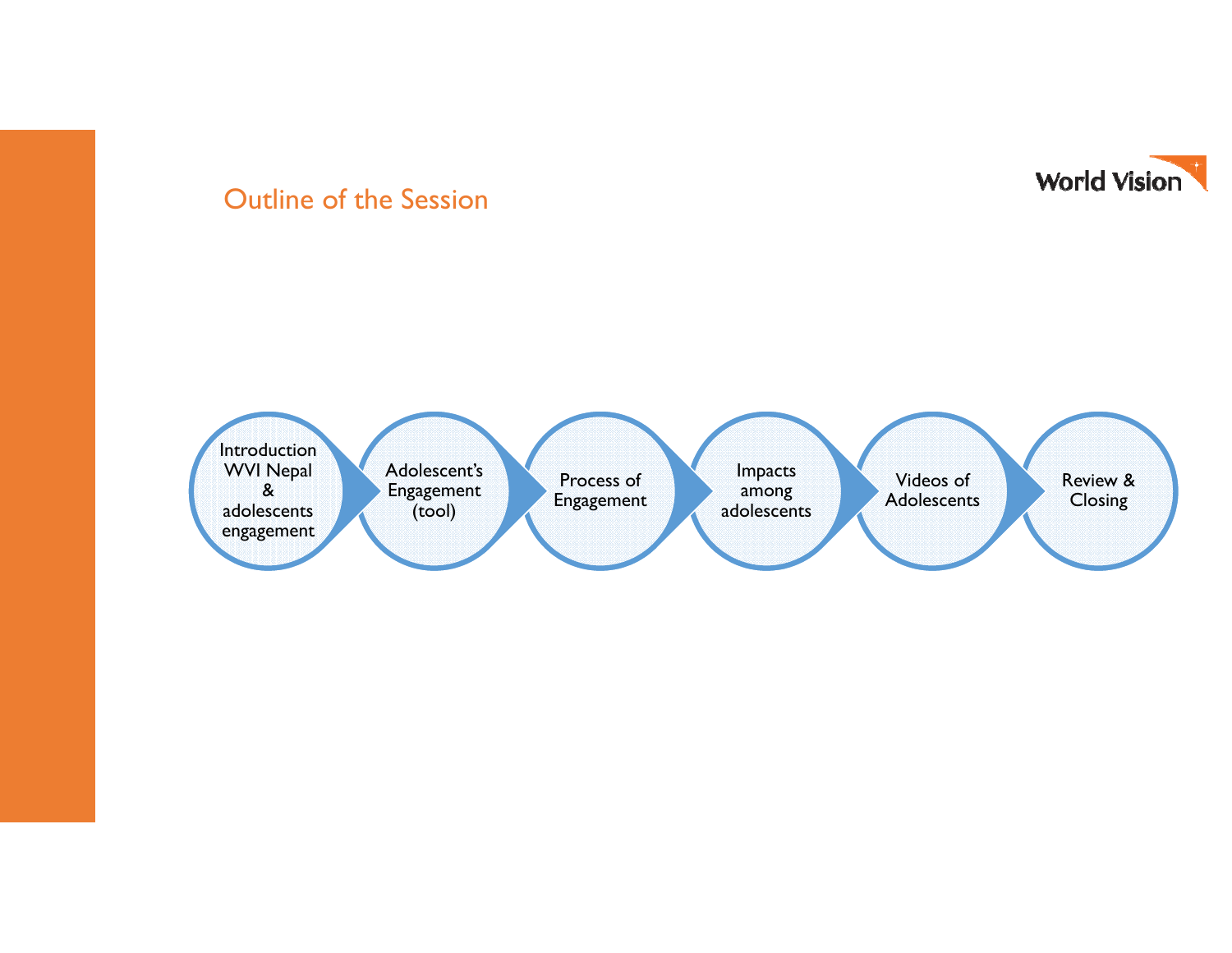

# WVI Nepal

Goal – To improve the wellbeing of 0.8 million children in particular the most vulnerable

## Why adolescent's engagement?

Girls and boys are into possible risks of abuse, exploitation & violence in emergency settings Increase in children who have positive and peaceful relationships in their families, peers and communities

Invest in the children at the critical stage of transitioning to adults

**Adolescents** engagement is a minimum requirement in WVI programming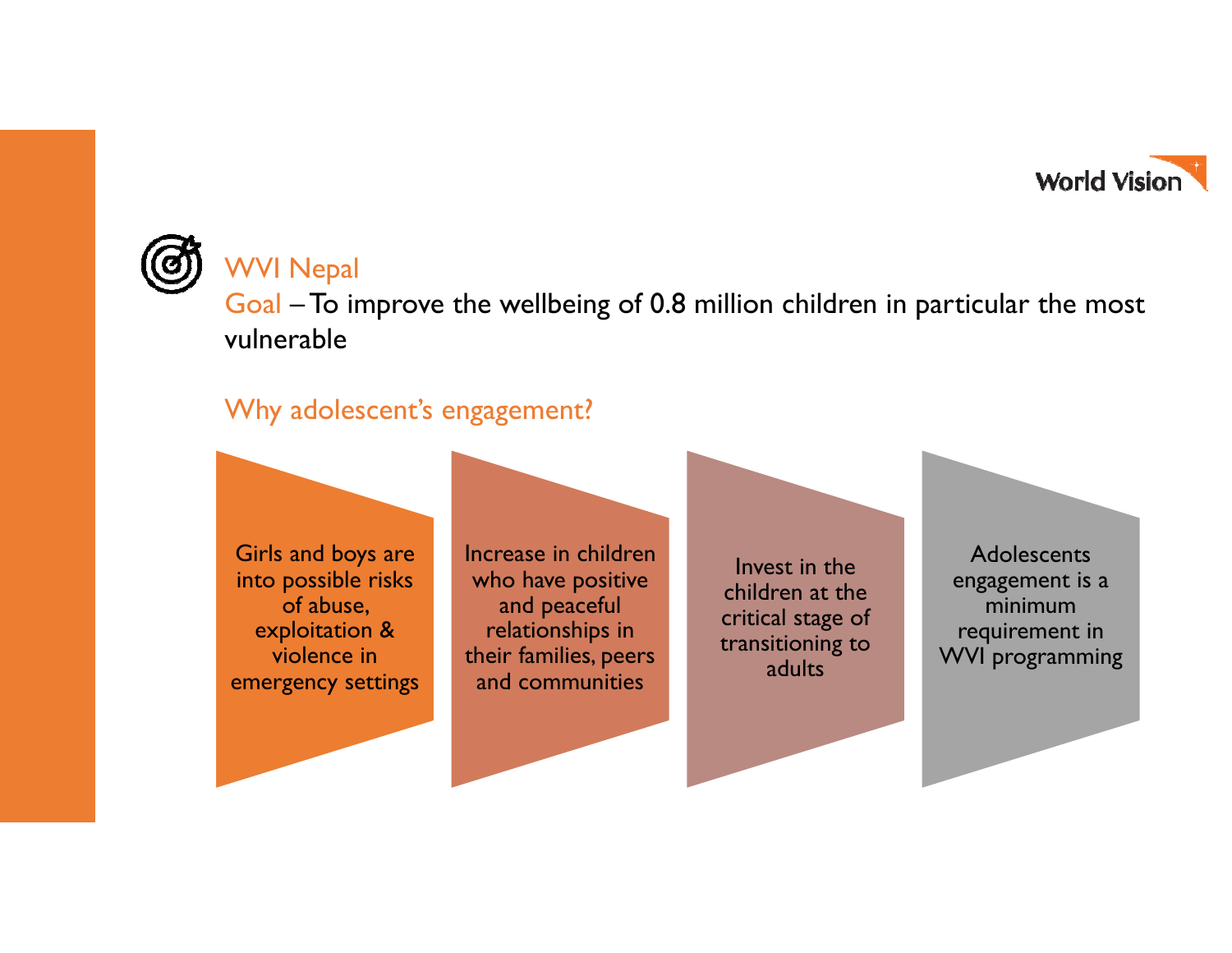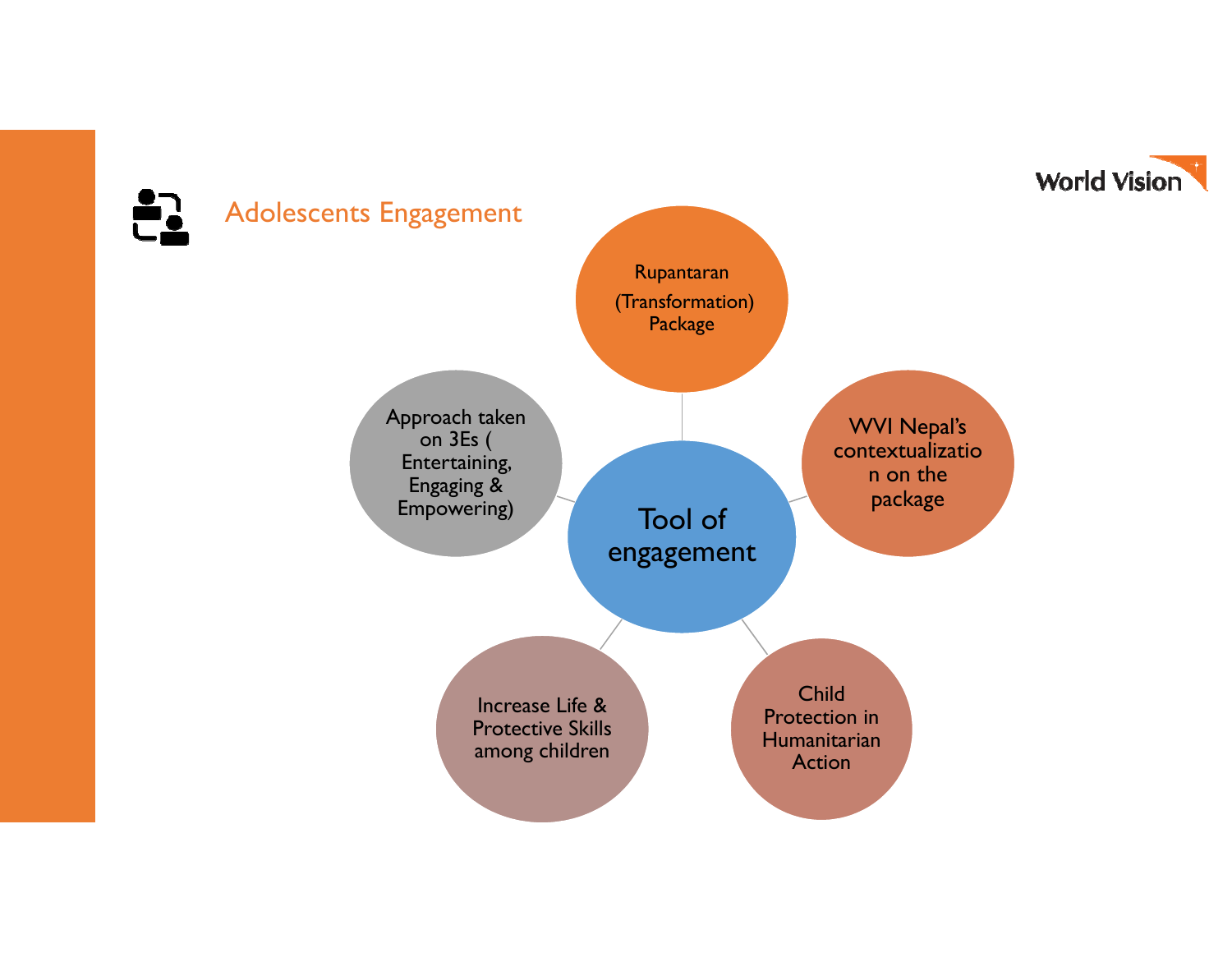

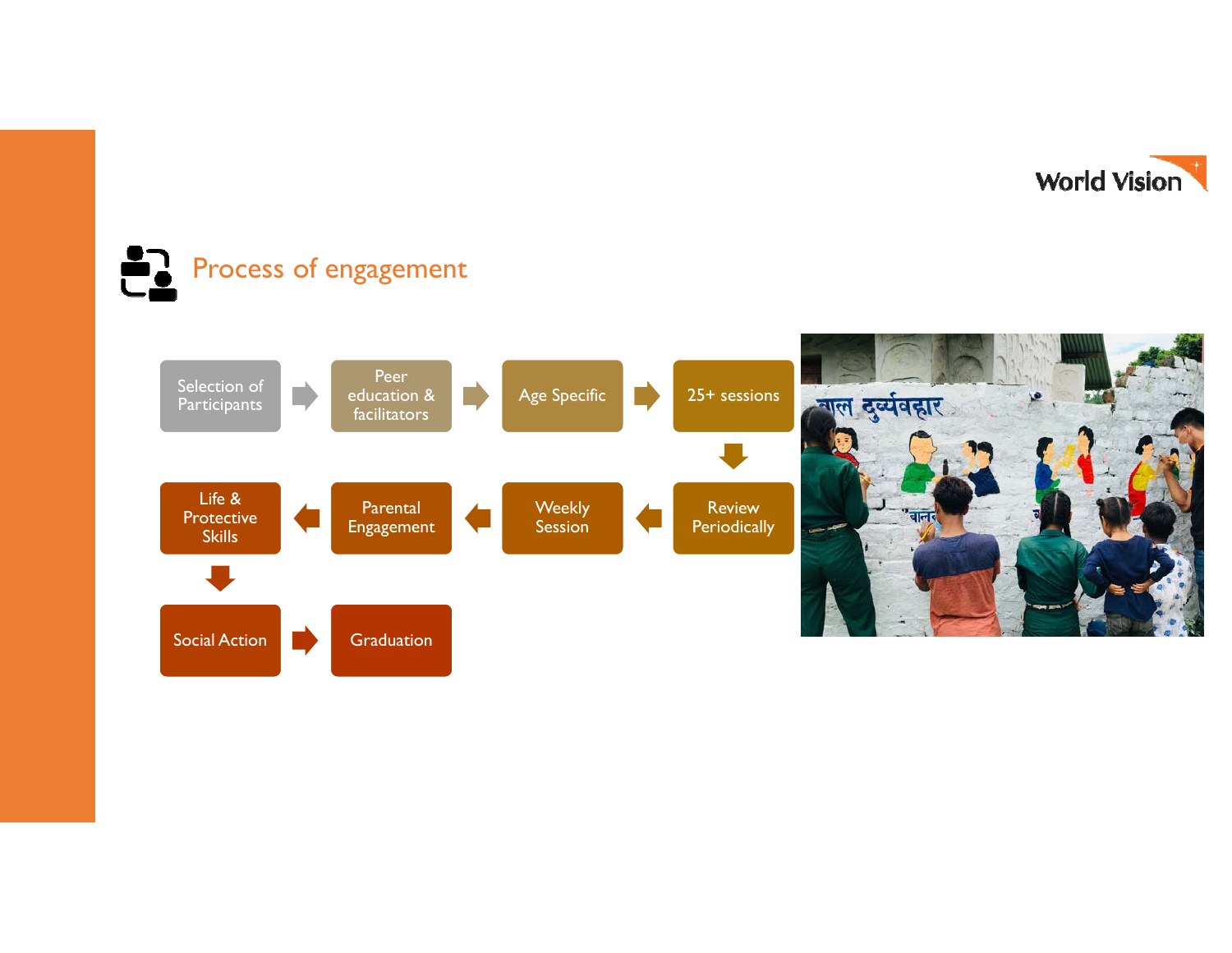



•on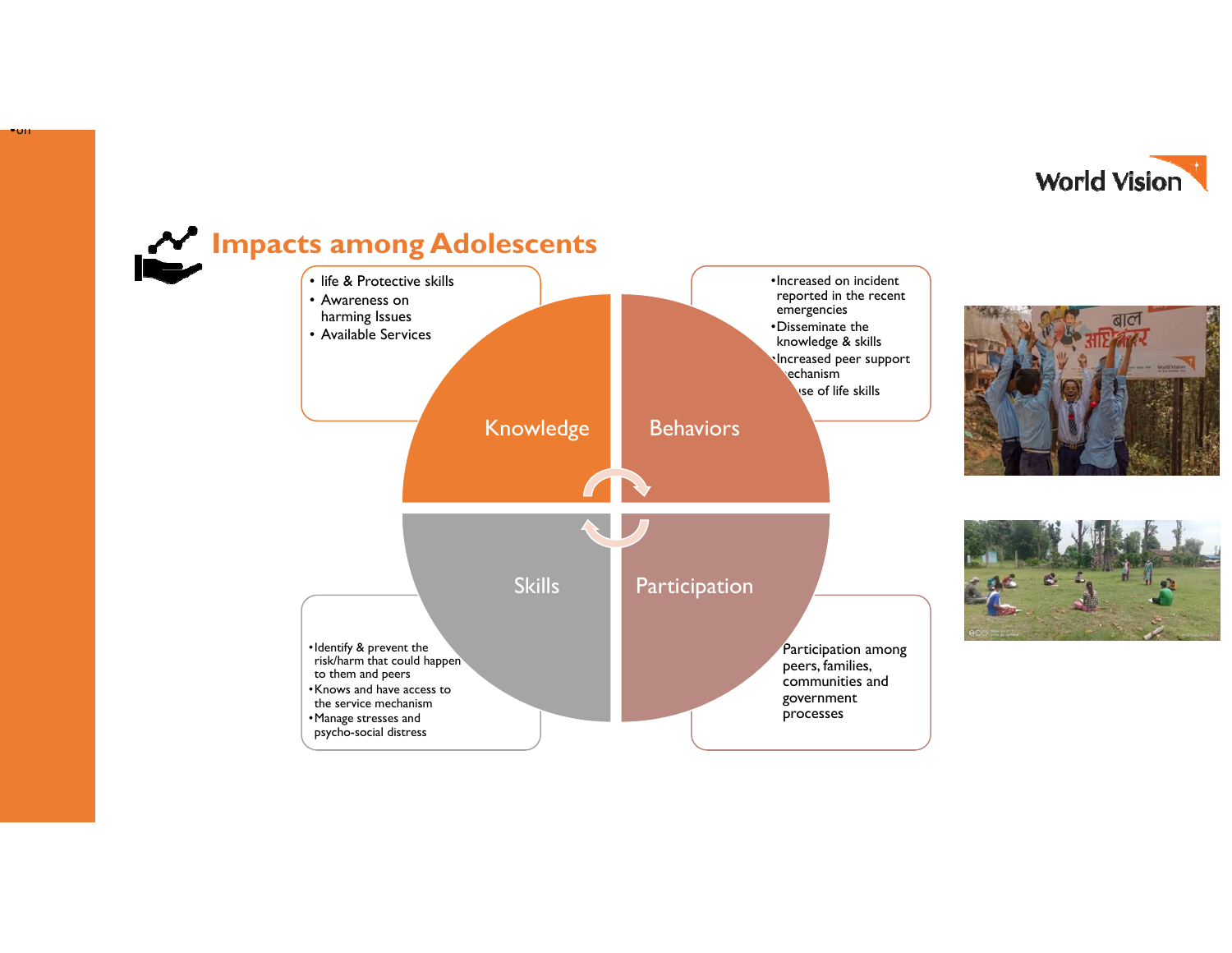

## **Video – Learning from adolescents**

Link - https://wvi365-

my.sharepoint.com/:v:/r/personal/ashish\_magar\_wvi\_org/Documents/Ashish/FILE%20SHARE/Chil d%20Protection%20videos/CP%20video\_FINAL\_with%20subtitles.mp4?csf=1&web=1&e=RGcO 3U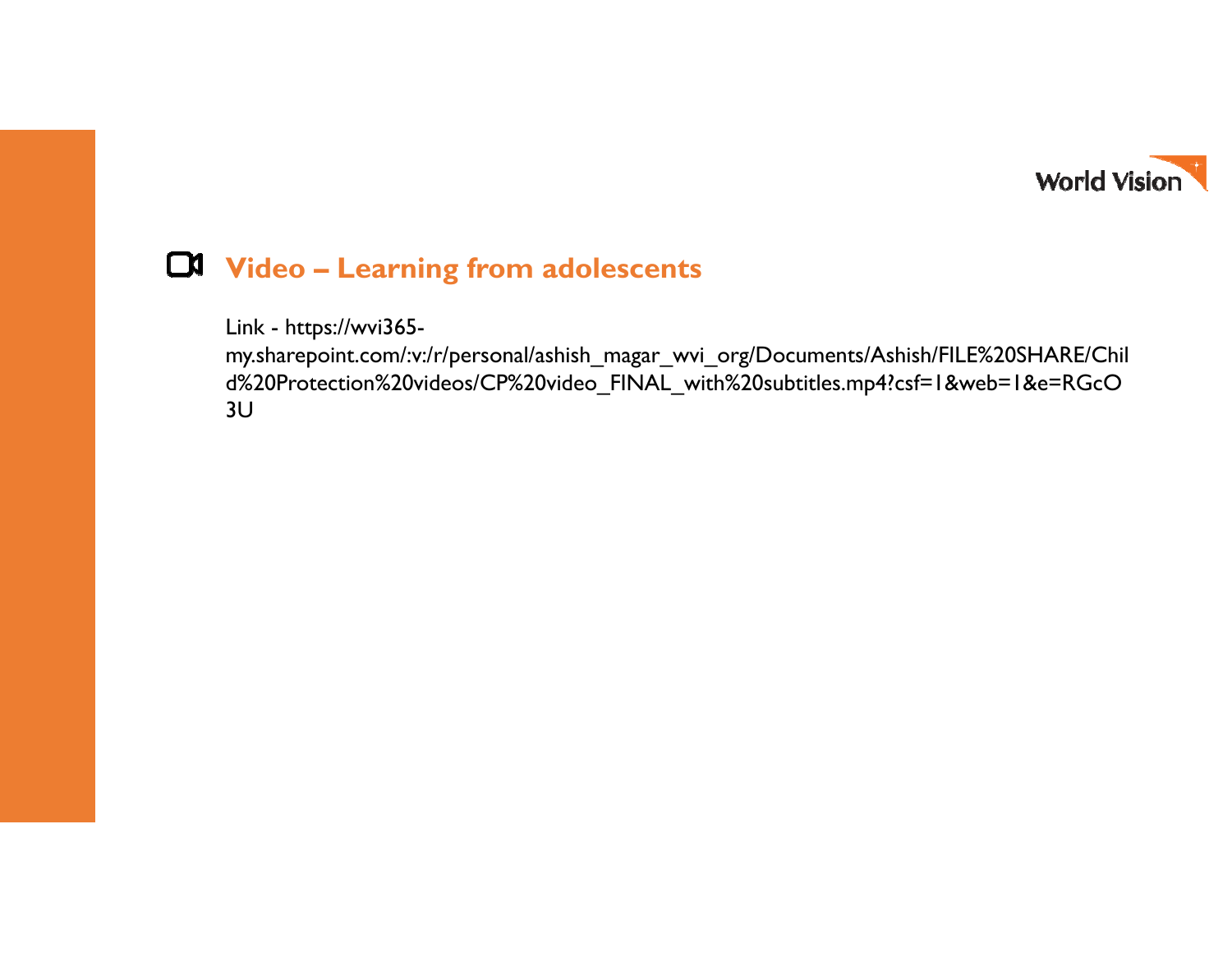



## **Review through Mentimeters**

- 1. How do you reflect the stories of changes among adolescents? ( your takeaway phrase)
- 2. What is most important to be considered in increasing impact among the adolescent to prevent harm? ( word that suits most for your idea)